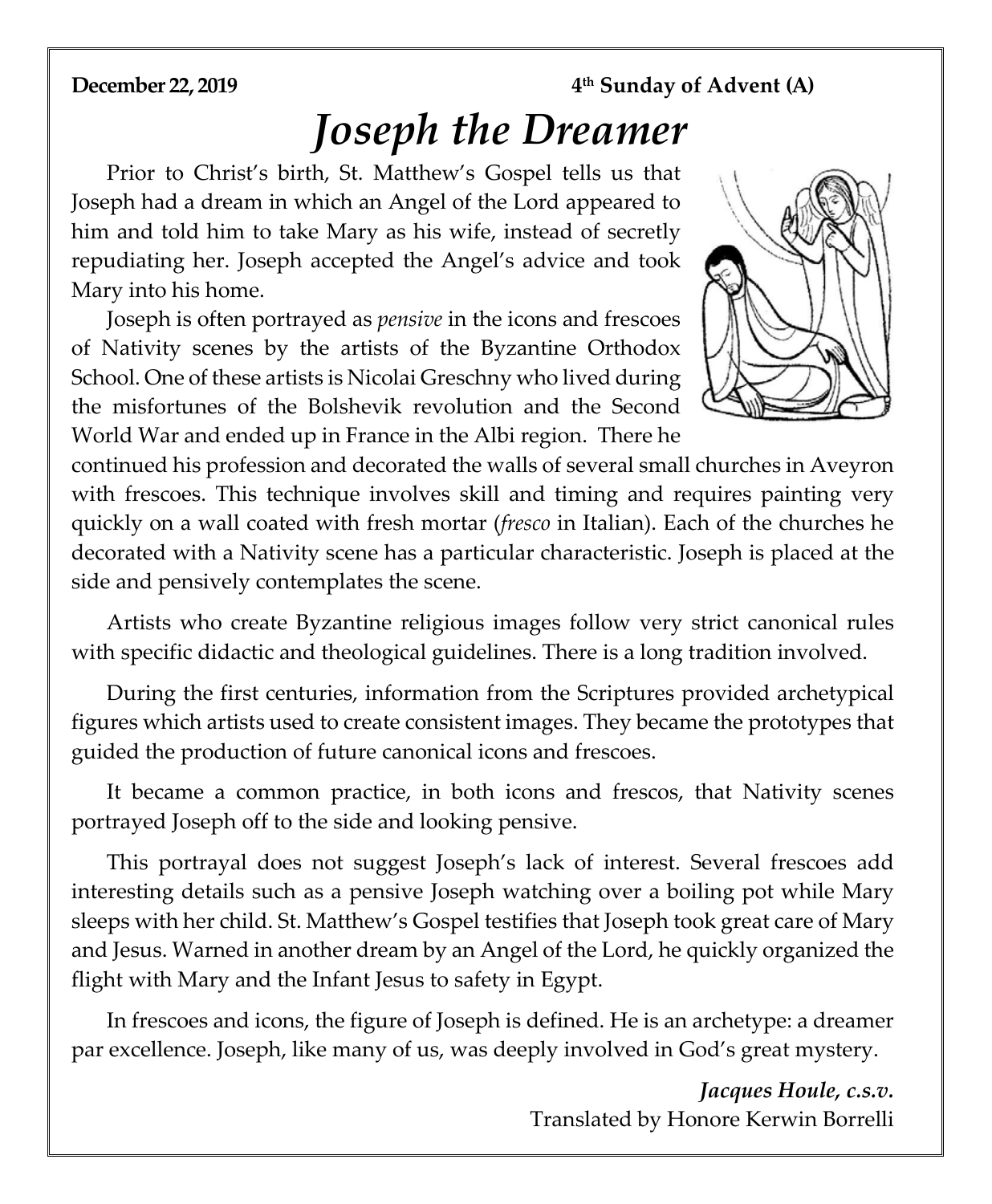## **MASS INTENTIONS FOR DECEMBER 22, 2019**

### **Please pray for: Requested by: Requested by:**

Lea Guilbeault & Ferruccio Berardo Family Manuel Ferreira **Maria Ferreira** Milan Pompura Family Dora & Dominic Gualtieri Lucy Antoinette Moscato Family Christina & Joe Radino Lucy

# **Holiday Mass Schedule:**

In addition to regular Sunday mass on December 22<sup>nd</sup> and 29<sup>th</sup>, here is the schedule:

Christmas Eve mass is at 8:30 PM Christmas Day is at 10:30 AM New Year's Eve is at 8:30 PM New Year's Day: There is no mass

**We are updating our e-mail distribution list.** To receive news, updates and church communications, e-mail your info to [subscribe@holyfamilymontreal.com](mailto:subscribe@holyfamilymontreal.com) and we will add you to the list.

**Université de Montréal seminar on Health and Spirituality**: Spirituality often appears on the radar screen of health care workers. How does one define the relationship between health, illness, healing and spiritual dimension of a person? What does research have to say about this topic and how does one integrate spirituality in health care? The seminar will examine several views on spirituality: medical, theological, anthropological, and ethical. Mondays from 9-12 from January 6th to the April 27th, 2020 at the Marguerite-d'Youville Pavillon, room 4030. For more information, contact 514-343-7506 or [fabienne.lescot@umontreal.ca](mailto:fabienne.lescot@umontreal.ca)

Last Sunday's collection was \$2605. Thank you!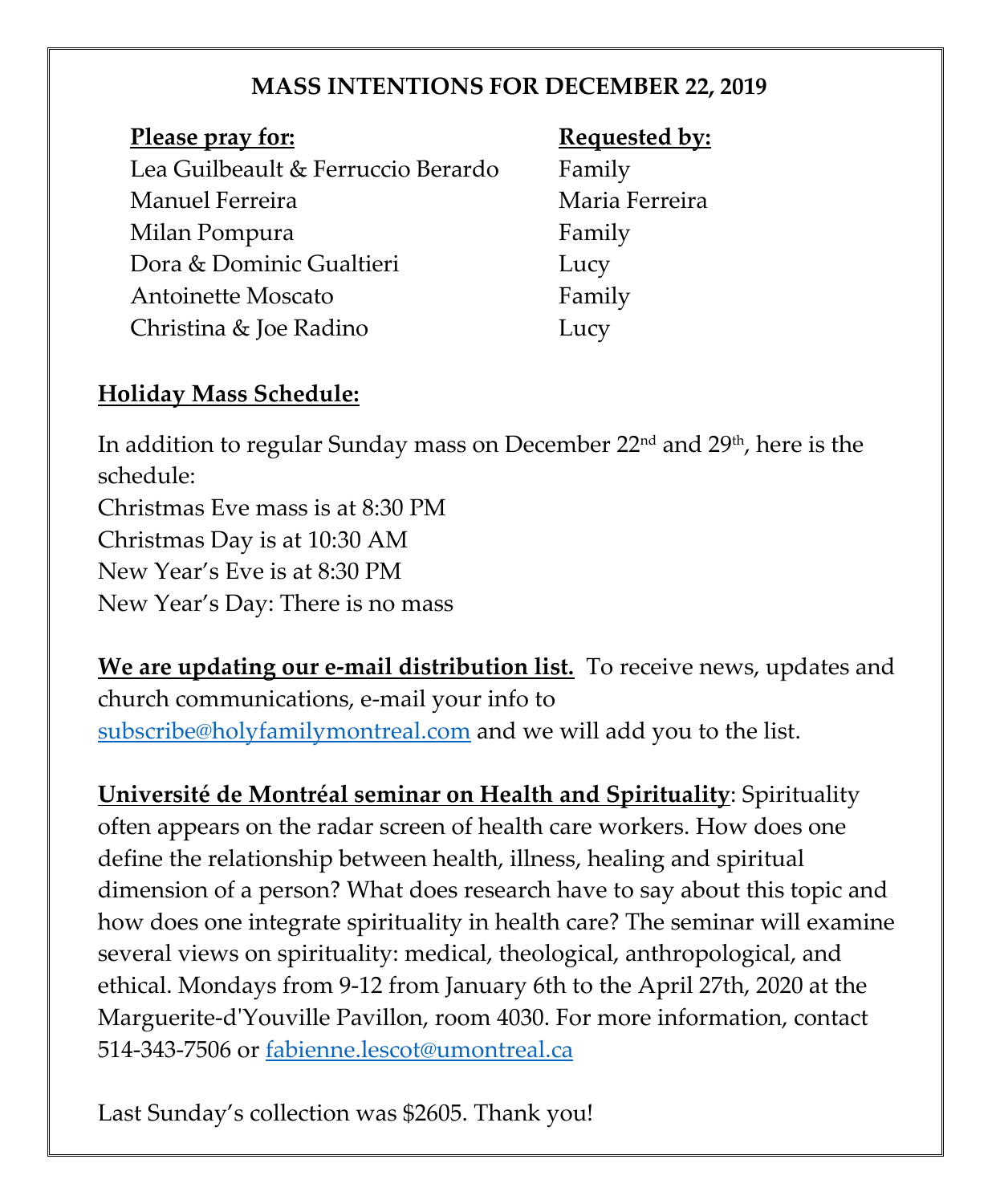*For unto us a child is born, Christ Jesus, the Lord. Merry Christmas! May beautiful moments and happy memories surround you with joy this Christmas. Wishing you the gift of faith, the blessing of hope and the peace of His love at Christmas and always.*



REVERENDFUN COM COPYRIGHT BIBLE GATEWAY

I'M SORRY GUY, I KNOW THAT YOU'VE GOT A GOOD HEALTH PLAN AND YOU GIVE OUT FREE GIFTS AND ALL, BUT JESUS REALLY DOES HAVE A MUCH BETTER PLAN